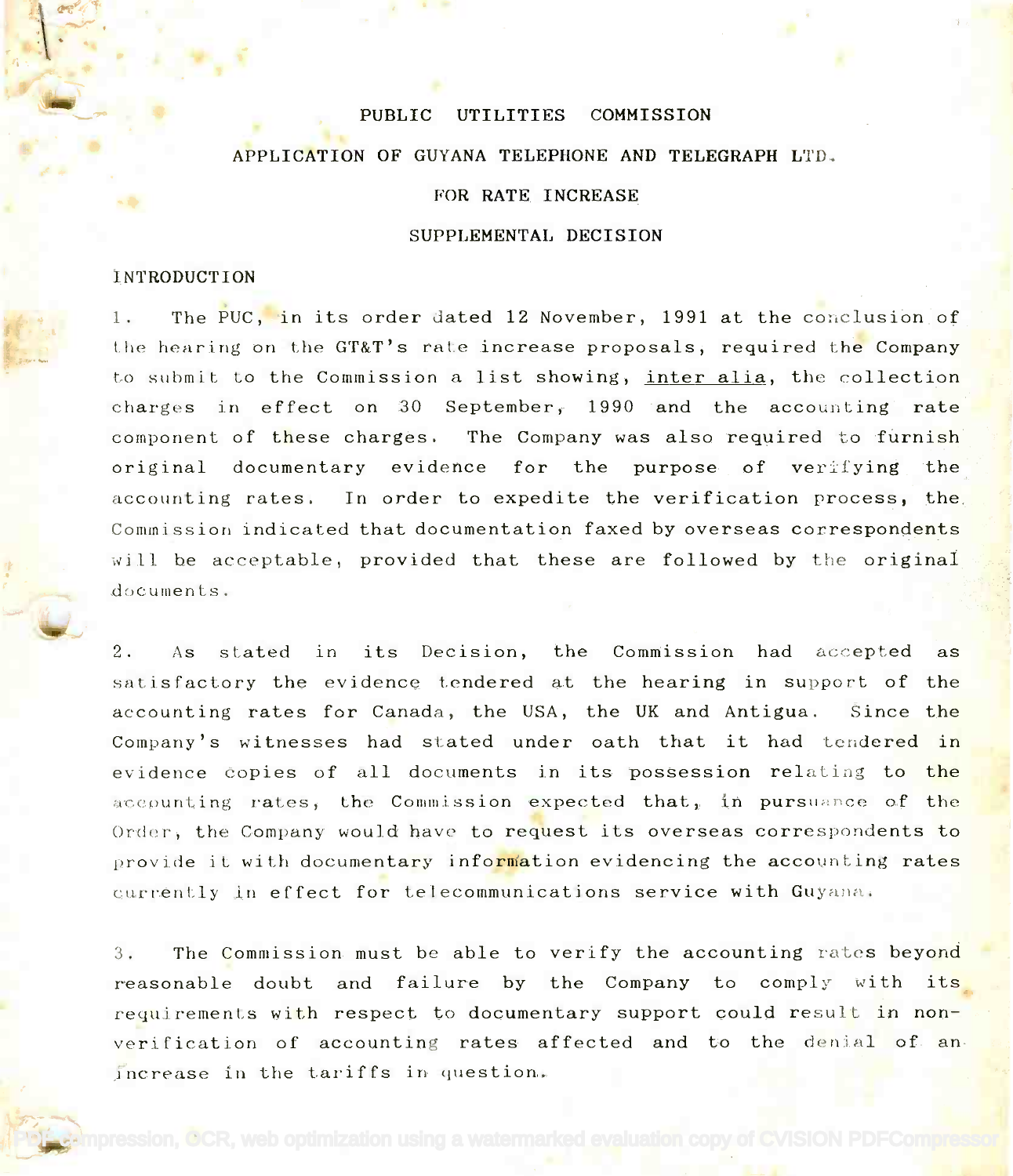#### DOCUMENTS SUBMITTED

4. The documentation submitted by the Company will now be examined in the light of the foregoing comments. The documents submitted with  $\leq$ appropriate comments are as follows: appropriate comments are as follows:

#### Telephone Accounting Rates

#### 4:1 Britain

Copies of two telexes from British Telecom were Copies partly faded and difficult to dated August 1988, proposing certain accounting rate changes including collect and credit card surcharges; the other, indicating GT&T's acceptance of the proposals for collect and credit card surcharges.  $received - one$ were read,

There are difficulties with respect to these two documents There are difficulties with respect to these two documents but as the accounting rates for the U.K. were already but as the accounting rates for the **U.K.** were already accepted by the Commission on the basis of documents accepted by the Commission on thebasis of documents tendered at the hearing, no further reference will be the made to these documents.

# 4:2 Barbados 4:2 Barbados

A copy of a facsimile memorandum dated 8th October, A copy 1991 from BET Barbados, sent under a covering note dated 9th October showing collection rates in Barbados and the accounting rates for calls from Barbados to Guyana was submitted. Neither the original document, nor the faxed document followed by the original, was submitted to the Commission, as required by the Order. The document does not satisfy the requirements of the Commission's Order does not satisfy the requirements of the Commission's Order and is therefore unacceptable. and is therefore unacceptable.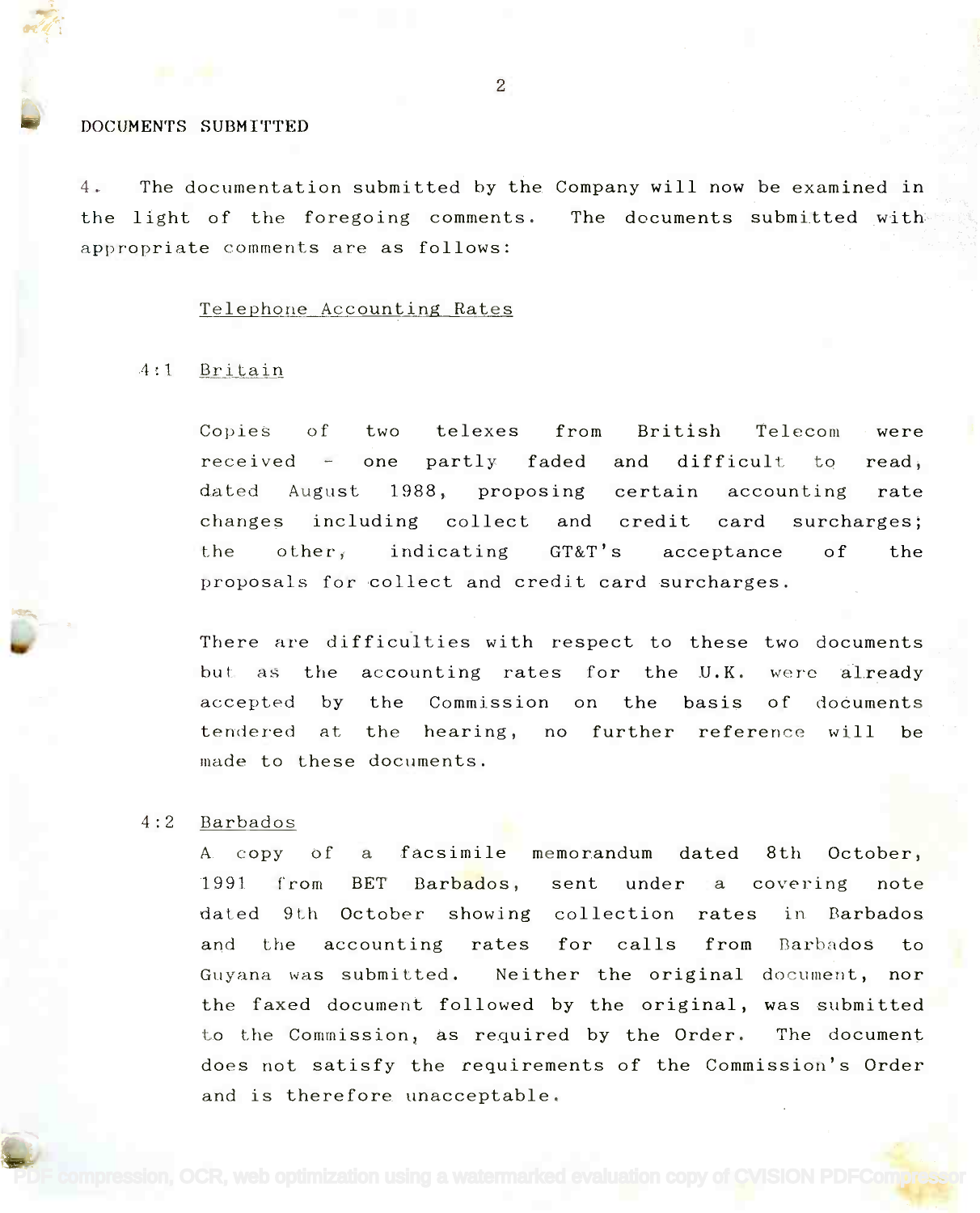## 4:3 Antigua and other destinations via Antigua

The Company submitted a copy of a facsimile memorandum The Company submitted a copy of a facsimile memorandum from Cable and Wireless Antigua, dated 8th October, from Cable and Wireless Antigua, dated 8th October, 1991 providing information on accounting rates for 1991 providing information on accounting rates for calls from Guyana to Antigua and from Guyana via Antigua calls from Guyana to Antigua and from Guyana via Antigua Lo a number of Caribbean destinations. The same comments Lo a number of Caribbean destinations. The same comments apply as with respect to the Barbados submission. apply as with respect to the Barbados submission.

# 4:4 Rates for Telephone Traffic to 18 destinations Via' Canada

A copy of a facsimile memorandum from Teleglobe Canada A copy of a facsimile memorandum from Teleglobe Canada dated 29th November, 1991, setting out telephone rates dated 29th November, 1991, setting out telephone rates for Canada and 28 countries via Canada as well as the for Canada and 28 countries via Canada as well as the' telex and telegraph rates applicable to Canada, was  ${\tt submitted.}$  The memorandum was not signed or initialled  $\begin{tabular}{ccc} \multicolumn{2}{c}{\textbf{[1]}}\end{tabular}$ by the sender and there was no letter head to indicate the source of the documents. The original was not. submitted. The memorandum does not satisfy the the requirements of the Commission's Order and is therefore unacceptable. unacceptable.

## 4:5 Suriname

A copy of a telex message from Suriname setting out the A copy of a telex message from Suriname setting out the accounting rate division for telephone service (direct dialling) between Suriname and Guyana was submitted. dialling) between Suriname and Guyana was submitted. The document does not satisfy the requirements of the Commission's Order and is therefore unacceptable. Commission's Order and is therefore unacceptable.

3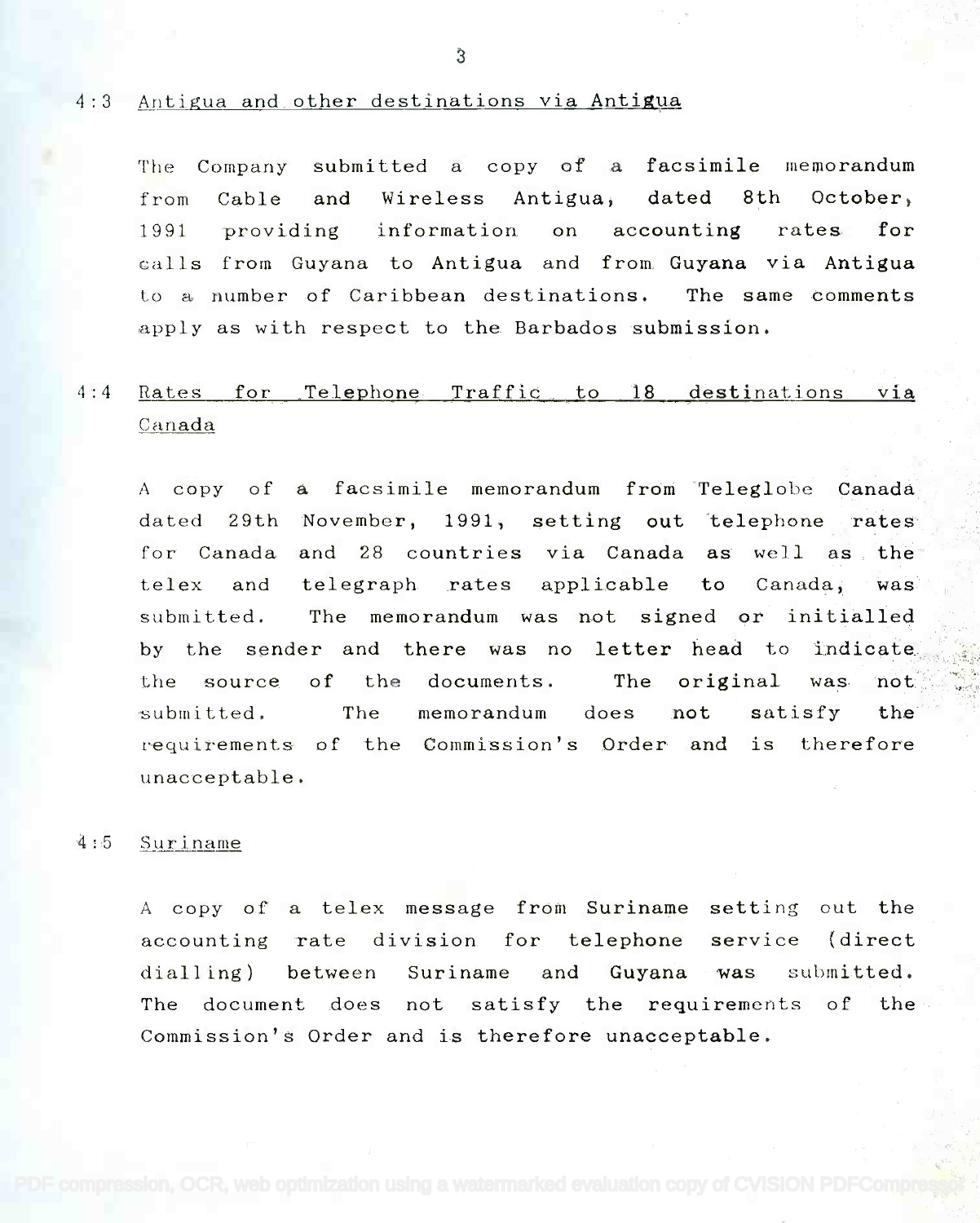4:6 Germany

A copy of a document (previously tendered at the A copy of a document (previously tendered at the hearings) showing accounting rates for the U.S.A. was hearings) showing accounting rates for the U.S.A. was submitted. Attached were two telexes from Telcentr submitted. Attached were two telexes from Telcentr Darmstadt, dated 14/5/91 and 25/6/91, to GT&T proposing Darmstadt, dated 14/5/91 and 25/6/91, to GT&T proposing accounting rates for telephone calls from Guyana to accounting rates for telephone calls from Guyana to Germany and asking for Guyana's comments. The Germany and asking for Guyana's comments. The documents relating to Germany do not satisfy the documents relating to Germany do not satisfy the requirements of the Commission's Order and are therefore unacceptable. therefore unacceptable.

## 4:7 Brazil

A copy of a telex from Guytelco to Embratcl/Brazil A ,copy of a telex from Guytelco to Embratel/Brazil proposing rates for telephone service from Guyana to Suriname via Brazil was submitted. This communication, Suriname via Brazil was submitted. This communication, quite strangely, was presented as evidence of the strangely, accounting rate for calls to Brazil. It is irrelevant accounting rate for calls to Brazil. It is irrelevant and unacceptable. and unacceptable.

# 4:8 Trinidad and Tobago

A set of faded telexes dating back to 1983 from A set of faded telexes dating back to 1983 from Cablewire London, as evidence of telephone accounting rates in effect on September 30, 1990, was submitted. The documents appear to be dealing with intra-Caribbean and intra-Commonwealth accounting rates, both terminal and intransit, with no indication of rates applicable for traffic between Guyana and Trinidad and Tobago. for traffic between Guyana and Trinidad and Tobago. Indeed, specific destinations or transit countries have Indeed, specific destinations or transit countries have not been mentioned in any of the documents. One telex dated March 8, 1983 from Cablewire (London) to Textel (Trinidad) was sent without the first page. Moreover, (Trinidad) was sent without the first page. Moreover, the partial document is far from clear. Another telex

4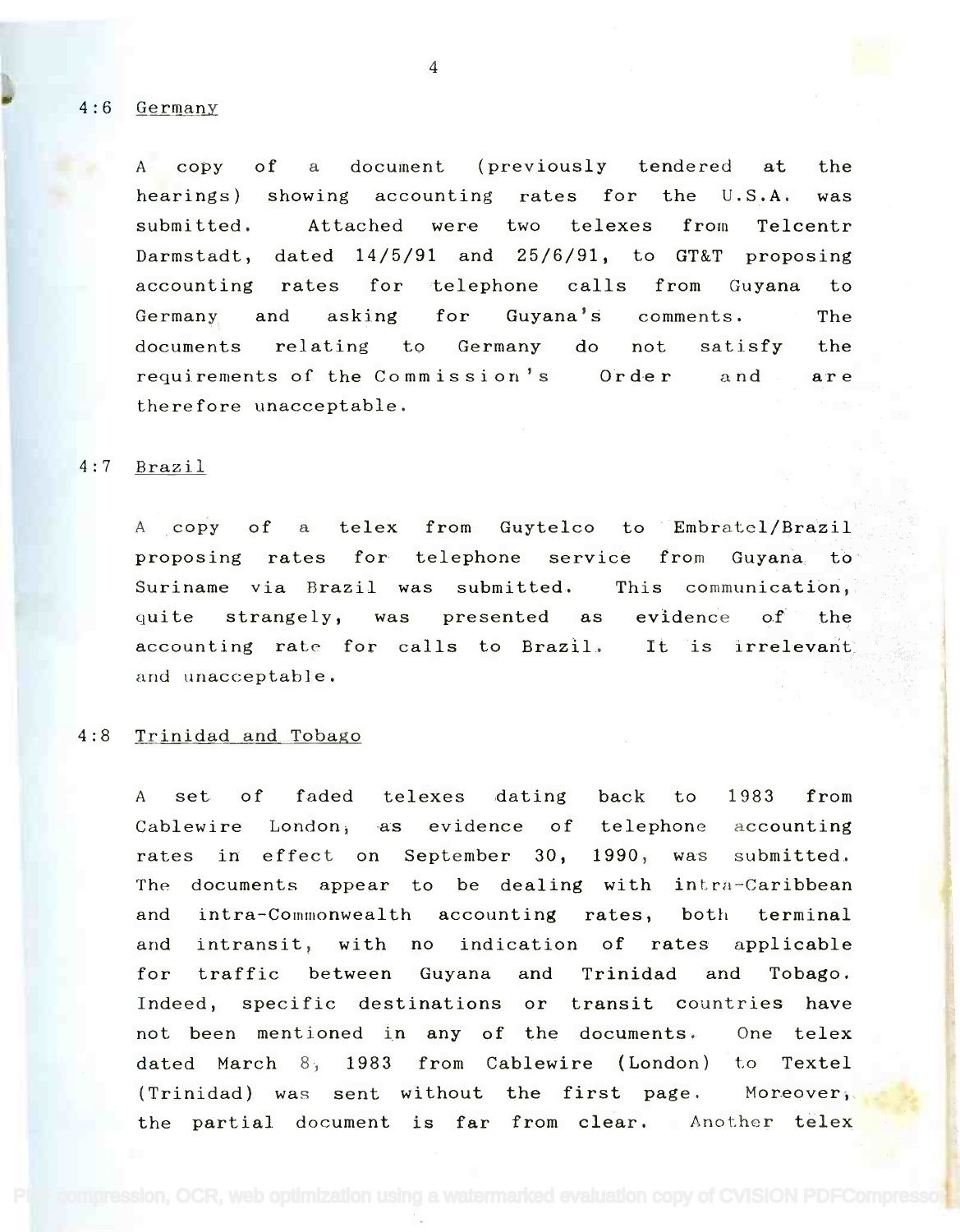message has a part of the text at the bottom of the setting first page and at the top of the second page sliced off $\cdot$ in the photocopying process. These documents do not the comply with the Commission's Order and are therefore comply with the Commission's Order and are therefore unacceptable. unacceptable.

## 4:9 Traffic via the United Kingdom

A sixty page document purportedly from British Telecom setting out, the division of accounting rates in setting out the division of accounting rates in relation to countries for which British Telecom is the transit administration was submitted. There is nothing transit administration was submitted. There is nothing to indicate the actual source of the document except a to indicate the actual source of the document except a hand written inscription at the top of the first page of hand written inscription at the top of the first page of the following words: "from British Telecom". Without these words which are not acceptable for the purpose, it is words which are not acceptable for the purpose, it is impossible to determine the origin of the document. impossible to determine the origin of the document.

The document does not show the accounting rate payable The document does not show the accounting rate payable by GT&T. it shows the division of the rates among the by GT&T. Tt shows the division of the rates among the origin, terminal and transit administrations but this is an origin, terminal and transit administrations but this is an entirely different matter. It would therefore be necessary to  $\Box$ determine the rates in accordance with the basic principle of determine the rates in accordance with the basic principle of a 50/50 division of the total accounting rate as followed by a 50/50 division of the total accounting rate as followed by members of the International Telegraph and Telephone members of the International Telegraph and Telephone Consultative Committee (CCITT). This, however, is not an Consultative Committee (CCITT). This, however, is not an ironclad rule and administrations may reach agreement on a ironclad rule and administrations may reach agreement on a different proportion. GT&T would have to indicate any different proportion. GT&T would have to indicate any such variation to the Commission. The document does such variation to the Commission. The document does not comply with the Commission's Order and is therefore not comply wi th the Commission's Order and is therefore unacceptable. unacceptable.

5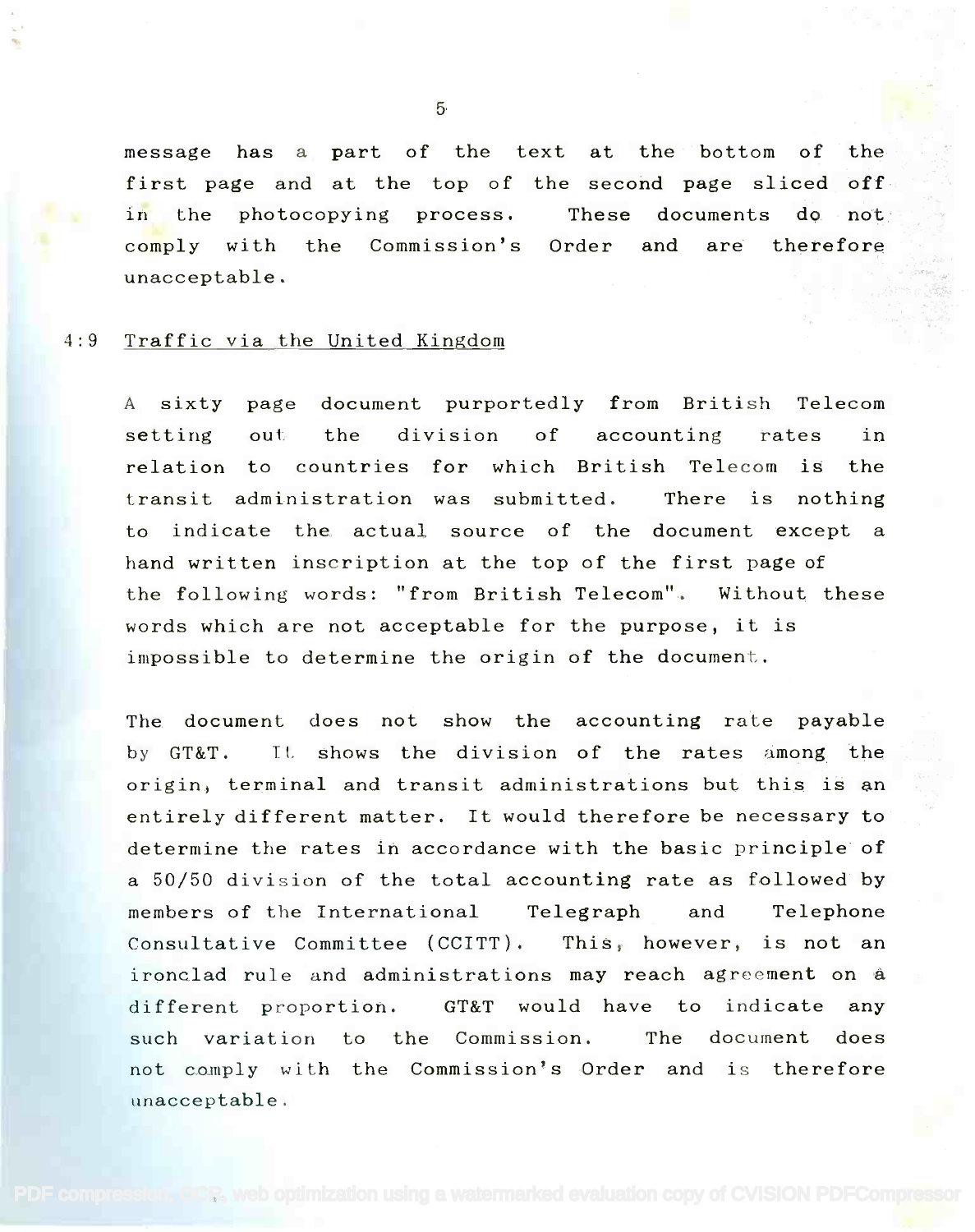## Telex Accounting Rates

### 5:1 North Korea

The Company submitted a copy of a telex dated 19th The Company submitted a copy of a telex dated 19th March, 1990 from Pyang Yang, North Korea to Guytelco, in response to accounting rate proposals made by Guytelco. The  $\sim$ proposals were not included in the documentation. Pyang Yang proposals were not lncluded in the documentation. Pyang Yang requested a response which, if there was any, was also not included. The document does not satisfy the requirements of  $\Box$ the Commission's Order and is therefore unacceptable. the Commission's Order and is therefore unacceptable.

#### 5:2 Jordan

A copy of a telex dated 14th April, 1990 from Gentel/Amman to Guytelco, expressing agreement with a rate proposal, was submitted. The telex does not satisfy the requirements of the Commission's Order and is therefore unacceptable. is therefore unacceptable.

## 5:3 Venezuela

A copy of a telex from British Telecom to CANTV/Caracas A copy of a telex from British Telecom to CANTV/Caracas copied to Guytelco signifying agreement with proposals copied to Guytelco signifying agreement with proposals made by the latter was submitted. Guyana's comments, if any, made by the latter was submitted. Guyana's comments, if any, were solicited but there was no indication of its response. were solicited but there was no indication of its response. The document does not satisfy the Commission's Order and is The document does not satisfy the Commission's Order and is therefore unacceptable. therefore unacceptable.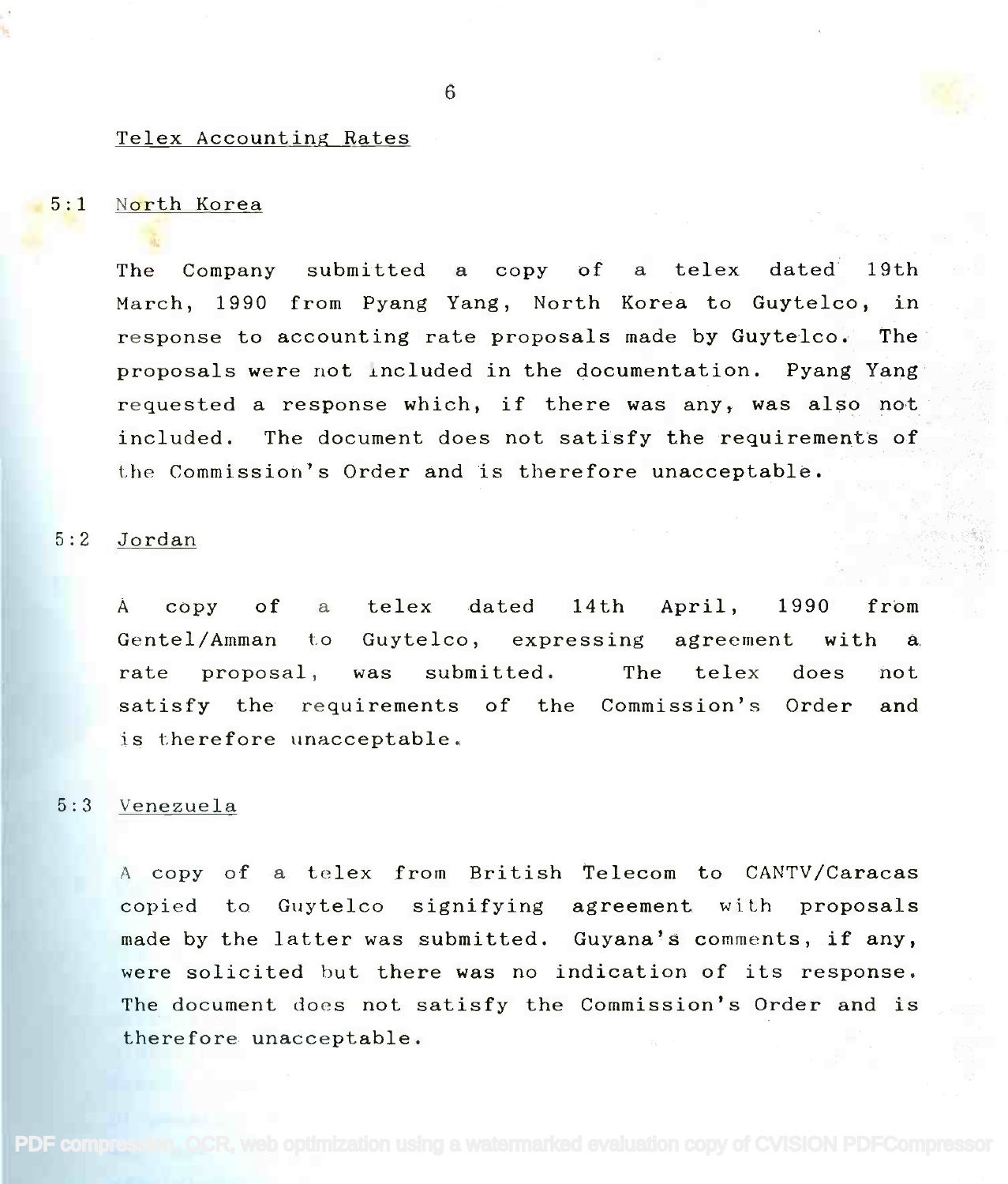5:4 Belgium

A copy of a telex from Guytelco to Teleglobe/Canada A copy of a telex from Guytelco to Teleglobe/Canada dated 2nd June, 1989 making an accounting rate proposal dated 2nd June, 1989 making an accounting rate proposal in respect of traffic terminating in Belgium was in respect of traffic terminating in Belgium was submitted. Guytelco responded that it did not see the need for a new transit route to Belgium as it was already using seven other transit routes. Guytelco already using seven other transit routes. Guytelco nevertheless proposed a rate of "at least US\$1.45 per nevertheless proposed a rate of "at least US\$1.45 per minute",  $\;$  Teleglobe's response was not included. The  $\;$  ${\tt document\;\;\; does \;\;\; not \;\;\; satisfy \;\;\; the \;\;\; regularements \;\;\; of \;\;\; the \;\; \; respectively.}$ Commission's Order and is therefore unacceptable. Commission's Order and is therefore unacceptable.

7

## 5:5 Thailand

The Company submitted a copy of a telex dated 20th The Company submitted a copy of a telex dated 20th March, 1990 from Guytelco to Intelcat/Bangkok, copied to March, 1990 from Guytelco to Intelcat/Bangkok, copied to Teleglobe/Canada and BET/Barbados, notifying agreement on Teleglobe/Canada and BET/Barbados, notifying agreement on certain accounting rate proposals. The document does not satisfy the requirements of the Commission's Order and is satisfy the requirements of the Commission's Order and is therefore unacceptable. therefore unacceptable.

# 5:6 Afghanistan

The Company submitted a copy of a telex dated January 21, 1983 from Guytelco to Teleglobe/Montreal, 21, 1983 fromGuytelco to Teleglobe/Montreal, expressing a wish to route its telex traffic to Afghanistan via Barbados, Canada and Italy and via Afghanistan via Barbados, Canada and Italy and via Canada and Italy for which it made accounting rate Canada and Italy for which it made accounting rate proposals. Comments were requested but the response, if any, proposals. Comments were requested but the response, if any, was not included. The document does not satisfy the was not included. The document does not satisfy the requirements of the Commission's Order and is therefore unacceptable. unacceptable.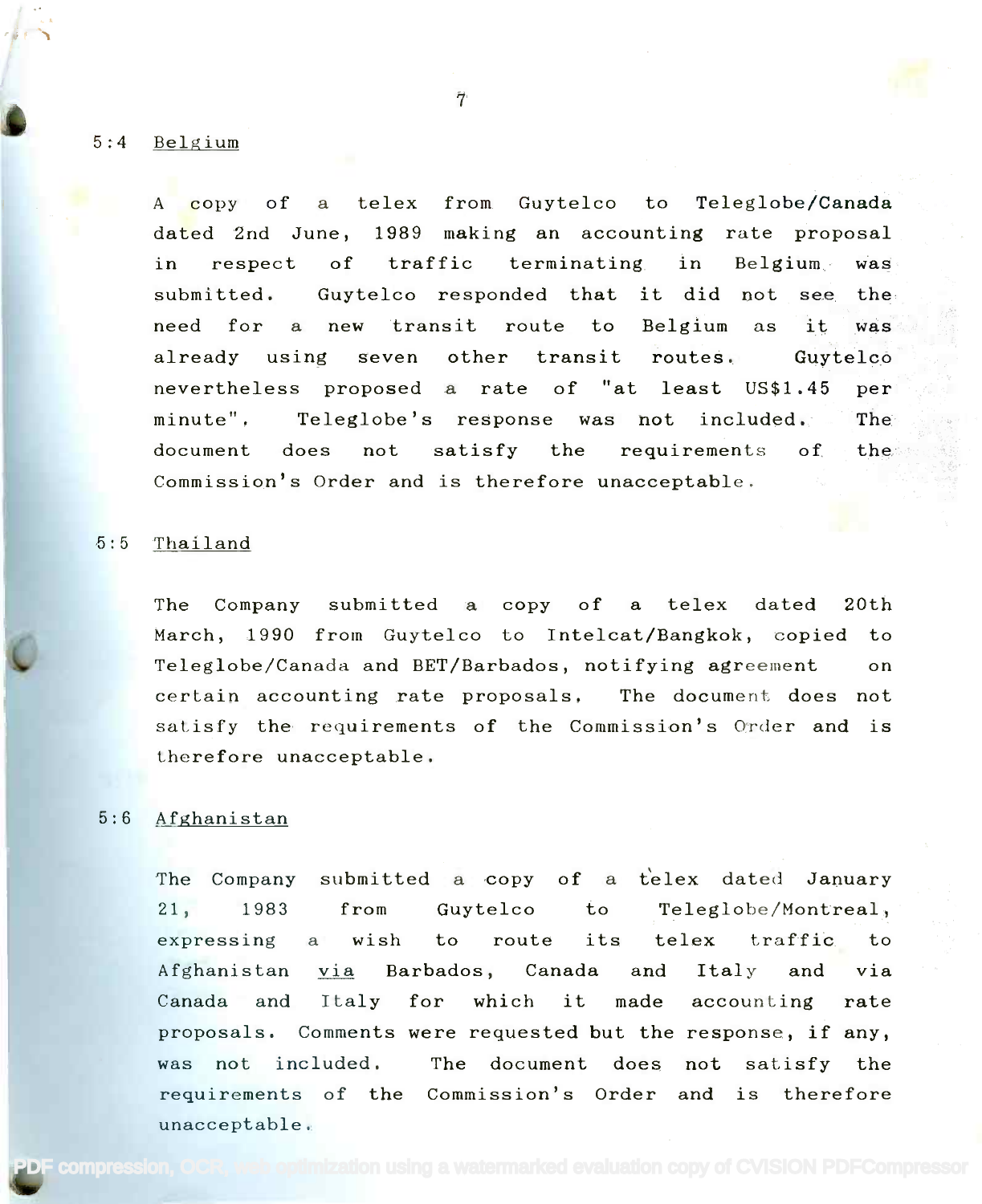#### 5:7 Algeria

The document submitted is illegible.

## 5:8 Australia

A copy of a telex from OTC/Australia to Guytelco dated 20/4/89 proposing reduced accounting rates was submitted. Guytelco's reply, if any, was not included. The document does not satisfy the requirements of the Commission's Order and is therefore unacceptable. Commission's Order and is therefore unacceptable.

#### 5:9 Argentina

A copy of a telex dated 21st November, 1984 from A copy of a telex dated 21st November, 1984 from Guytelco to Intel Buenos Aires proposing accounting Guytelco to Intel Buenos Aires proposing accounting rates was submitted for the latter's acceptance. The state of the state of the state of the state of the state of the state of the state of the state of the state of the state of the state of the state of the state of the response, if any, was not indicated. The document does the state of the state of the state of the state of the not satisfy the requirements of the Commission's Order and is therefore unacceptable. and is therefore unacceptable.

## 5:10 Bahrain

A copy of a telex dated 4th June, 1984 from Guytelco to A copy of a telex dated 4th June, 1984 from Guytelco to Batelco/Bahrain expressing agreement with certain Batelco/Bahrain expressing agreement with certain accounting rate division proposals, to become effective accounting rate division proposals, to become effective from 1st December, 1983, was submitted. The document from 1st December, 1983, was submitted. The document does not satisfy the requirements of the Commission's does not satisfy the requirements of the Commission's Order and is therefore unacceptable. Order and is therefore unacceptable.

PDF compression, OCR, web optimization using a watermarked evaluation copy of CVISION PDFComp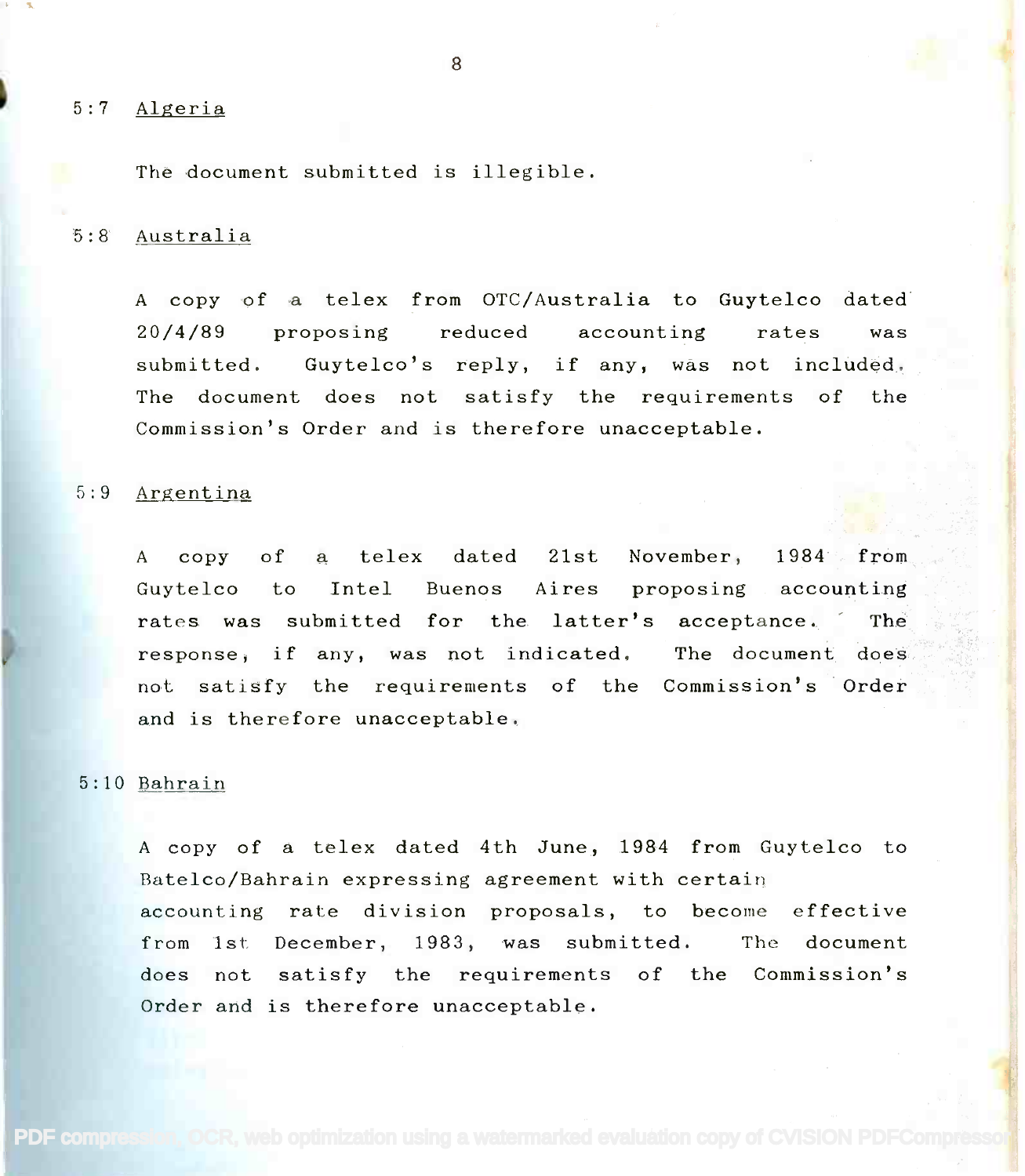#### 5:11 Canada via Barbados

A copy of a telex dated 20th June, 1990 from Guytelco to A copy of a telex dated 20th June, 1990 from Guytelco to Teleglobe was submitted. Guytelco proposed the re-routing of Teleglobe was submitted. Guytelco proposed the re-routing of telexes to Canada (via Barbados) and made a rate proposal with telexes to Canada (via Barbados) and made a rate proposal with a request for comments. The response, if any, was not a request for comments. The response, if any, was not included. The document does not satisfy the requirements of included. The document does not satisfy the requirements of the Commission's Order and is therefore unacceptable. the Commission's Order and is therefore unacceptable.

## 5:12 Canada via the United Kingdom

The telex from Teleglobe Canada referred to at  $4:4$  . above includes proposals for telex traffic to C<mark>ana</mark>da via the United Kingdom. As previously mentioned <mark>th</mark>is document is not acceptable. document is not acceptable. at  $4:4$ to Canada via the United Kingdom. for telex traffic

# 6:1 Telegraph Accounting Rates

## Canada

The telex from Teleglobe Canada at 4(4) above also The telex from Teleglobe Canada contains accounting rate proposals for telegram traffic between Guyana and Canada. As previously indicated, previously indicated, this document is not acceptable. this document is not acceptable. between Guyana and Canada. As at 4(4) above also for telegram traffic

## 7:1 Trinidad and Tobago

One of the documents referred to at  $4(8)$  above - copy of a telex dated March 1, 1983 from Cablewire London, sent with the telex dated March **1,** 1983 from Cablewire London, sent with the first page omitted  $\tau$  contains information on rates for telegrams. As indicated, this document is not acceptable. telegrams. As indicated, this document is not acceptable.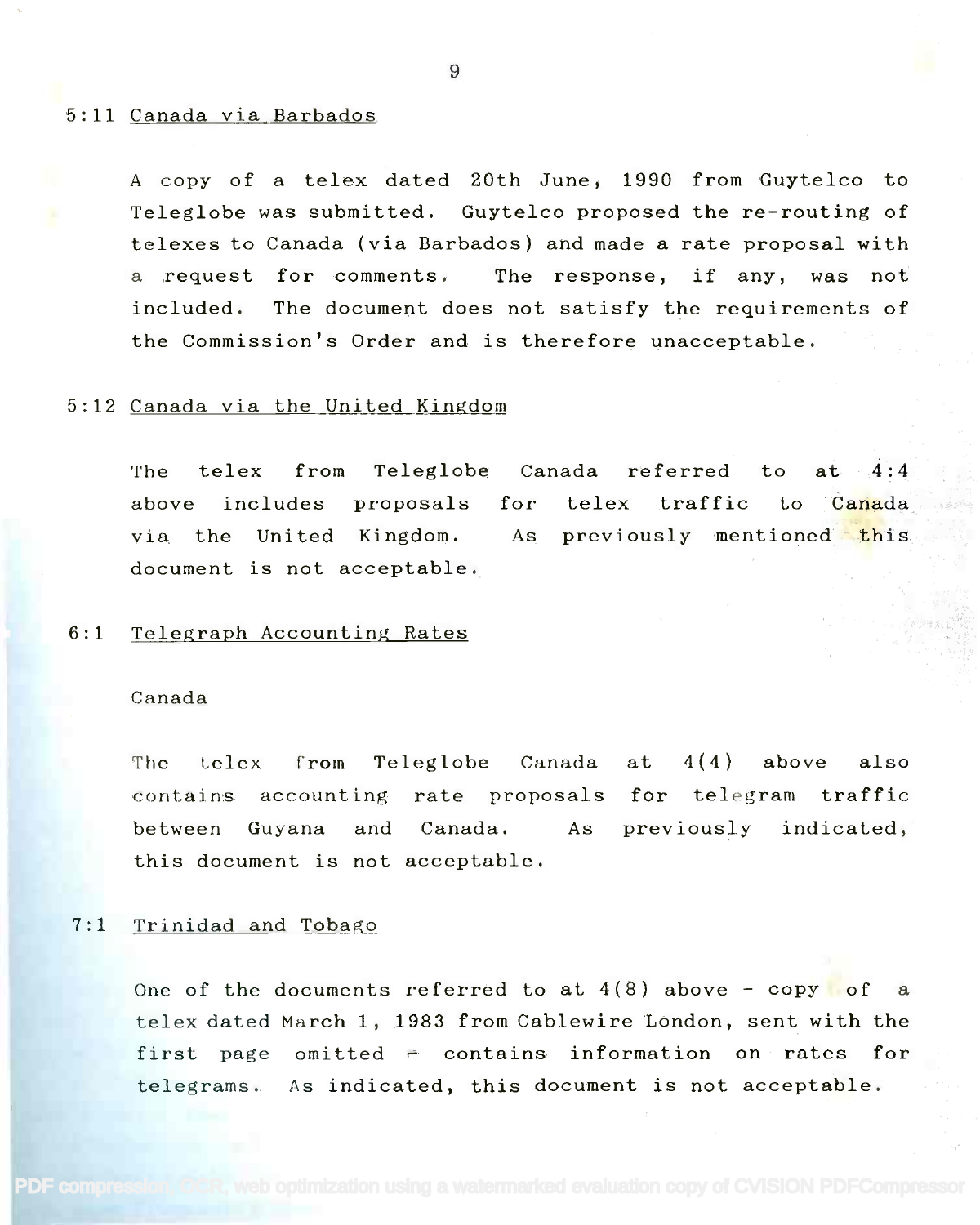# GENERAL COMMENTS

for nine countries. 8. During the hearing, the Company's witnesses testified that there were no documents in the possession of the Company pertaining to were no documents in the possession of the Company pertaining to accounting rate agreements other than those submitted to the Commission accounting rate agreements other than those submitted to the Commission for nine countries. But all of the documents relating to telex accounting rates referred to at paragraph 5 above were clearly in the possession of the Company at the time. Indeed, the Company was actively possession of the Company at the time. Indeed, the Company was actively conducting accounting rate negotiations by correspondence in 1990 and even during the hearings in 1991. even during the hearings in 1991.

9. The Order calls for documentary evidence from the Company's 9. The Order calls for documentary evidence from the Company's correspondents confirming the rates that are currently applicable. Some of the telexes submitted are dated as far back as 1983. The Order also calls for original documentation or, in order to expedite the process, facsimile documents followed by the originals. The Company submitted facsimile documents followed by the originals. The Company submitted copies of telexes, some quite difficult to read or illegible, or facsimile correspondence without the signatures or initials of the senders and not followed up with the originals, as stipulated. None of the documents sent is therefore acceptable. the documents sent is therefore acceptable.

10. No information was provided on transit arrangements for telephone 10. No information was provided on transit arrangements for telephone' traffic via the U.S.A. GT&T has the option of routing traffic through the state of the U.S.A. as an alternative to other transit arrangements. The rates are not necessarily the same for all transit routes and may differ significantly. For instance, a call to Malaysia via Teleglobe (Canada) and the set costs 1.35 SDR's per minute, whereas a call via British Telecom (England) costs only 0.83 SDR's, almost 40 per cent less. It is possible that some of the higher cost transit arrangements are only on the books of the transit countries and are no more than historical hangovers, frozen in time, while the telephone company makes use of lower cost transit facilities. To accept these accounting rates could be a grave injustice to the consumer. It is quite possible, that the transit arrangements with the U.S.A. has many cheaper alternative routes that arrangements with the U.S.A. has many cheaper alternative routes that are more frequently used by GT&T than those given in the documentation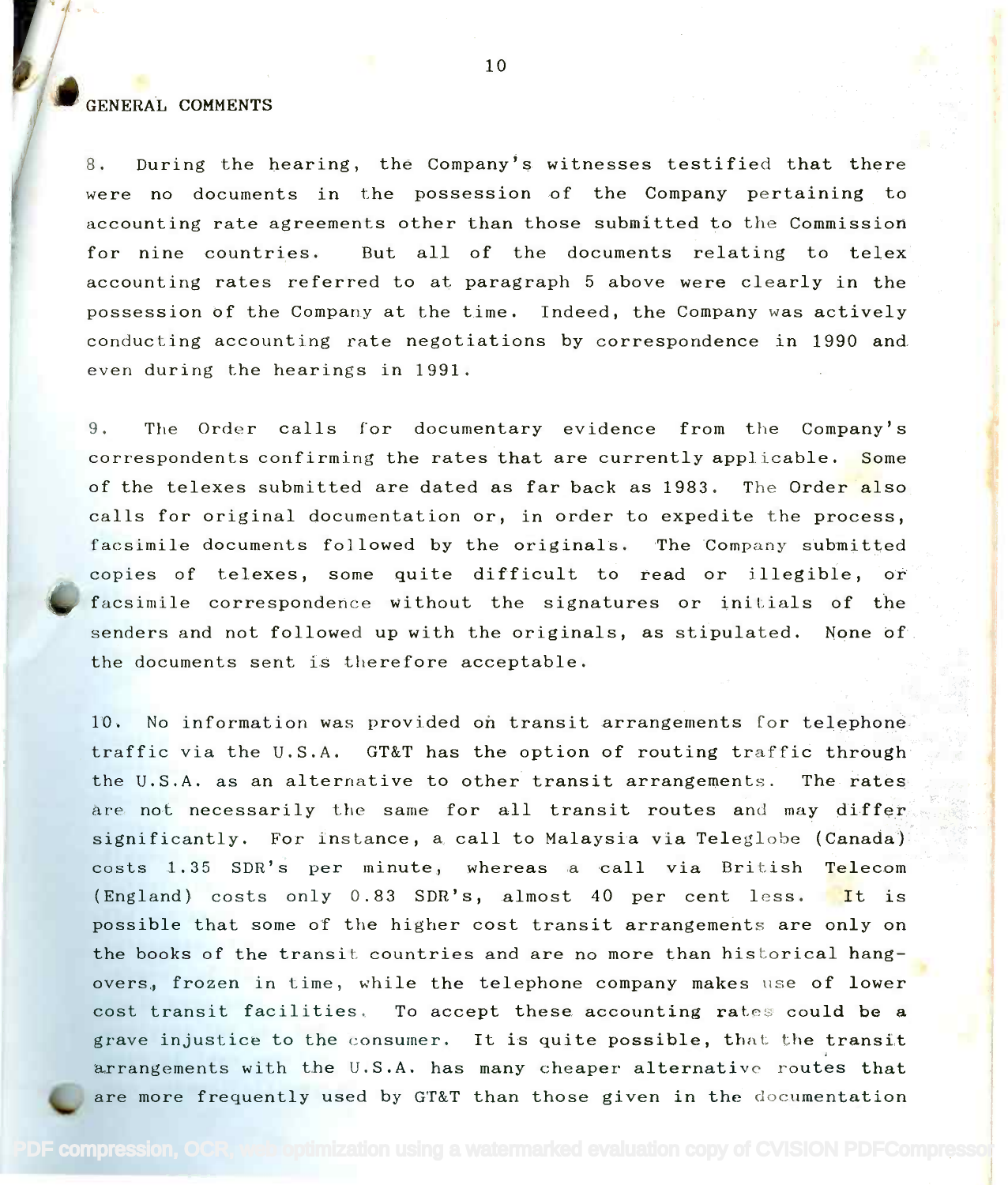**62** Statistics published by the IMF). The Company's rate of 1.40145 was therefore rejected. therefore rejected.

12. As stated in the Commission's decision, the collection charges to 12. As stated in the Commission's decision, the collection charges to be considered are those listed in the Company's application. Only where be considered are those listed in the Company's application. Only where the accounting rate components of these charges are verified can the accounting rate components of these charges are verified can increases be considered. increases be considered.

13. The documentation submitted by the Company for the purpose of 13. The documentation submitted by the Company for the purpose of verifying the accounting rates does not satisfy the requirements of the verifying the accounting rates does not satisfy the requirements of the Order in this connection, with the result that the rates in question Order in this connection, with the result that the rates in question cannot be verified. And so, the only accounting rates that have been cannot be verified. And so, the only accounting rates that have been verified and will be increased are those for telephone traffic to the U.S.A., Canada, the United Kingdom and Antigua. U.S.A., Canada, the United Kingdom and Antigua.

#### Revenue Recovery and Rate Surcharge

14. The Commission has serious difficulties with respect to the information submitted by the Company for the purpose of the revenue recovery. In the first place, the Company has not indicated the basis recovery. In the first place, the Company has not indicated the basis for its estimates of revenue deficiency for the months of May to December, 1991. The Company has given figures for each of the seven December, 1991. The Company has given figures for each of the seven months without any explanations whatsoever of how these figures were months without any explanations whatsoever of how these figures were derived. A more acceptable procedure is for the deficiency to be derived. A more acceptable procedure is for the deficiency to be calculated with respect to each rate category as the difference between actual receipts, with estimates for the end period for which actual actual receipts, with estimates for the end period for which actual figures are not available) and the receipts computed by applying the new figures are not available) and the receipts computed by applying the new rates. For the purposes of these estimates, the revenue defic<mark>ienc</mark>y is the set the equivalent of revenues billed to subscribers for international telephone, telex and telegraph services in relation to the rates in respect of which increases have been approved, and the revenues that would have been collected from these subscribers should be determined by would have been collected from these subscribers should be determined by applying the new rates to the minutes utilised for these services. The applying the new rates to the minutes utilised for these services. The cost of free services, including the services utilised by GT&T for its cost of free services, including the services utilised by GT&T for its own communications, should be excluded from these computations. The state of the state of the state of the state of the state of the state of the state of the state of the state of the state of the state of the state of th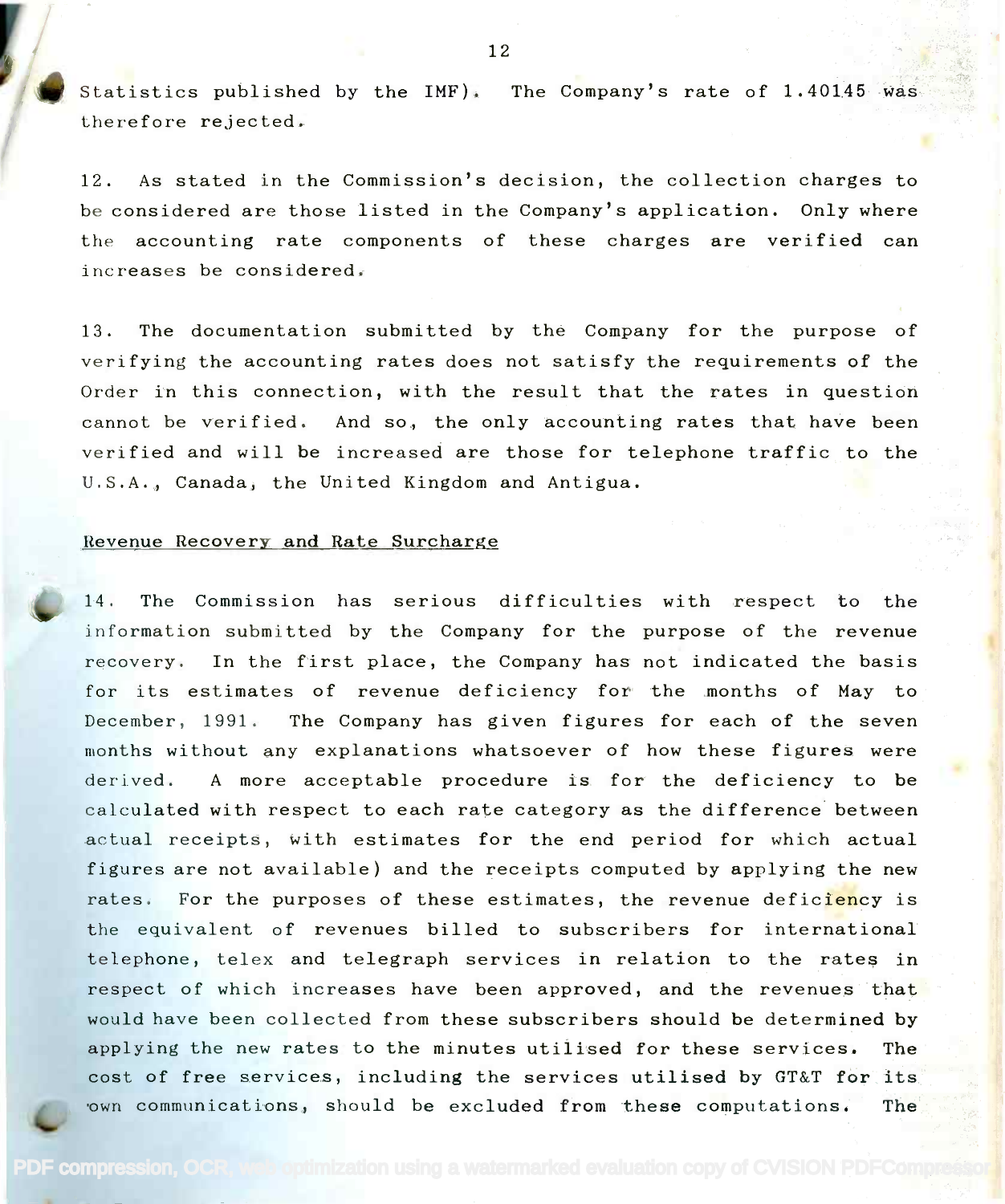Commission cannot accept figures on which it has no basis for an opinion as to their acceptability. It must be in a position to justify its as to their acceptability. It must be in a position to justify its decision to subscribers. decision to subscribers.

15. In the second place, the Company has assumed that traffic will 15. In the second place, the Company has assumed that traffic will decline by about 40 per cent following the implementation of the new decline by about 40 per cent following the implementation of the new rates. The demand for telecommunications service is clearly not inelastic, particularly, when considered in global terms. But it would he expected that for the business and public sectors the elasticity will *be* expected that for the business and public sectors the elasticity will he much lower than for the residential sector. Indeed, for these two be much lower than for the res ident ial sector. Indeed,for these two sectors, demand is very likely to be inelastic within the price range in sectors, demand is very likely to be inelastic within the price range in question. Without some study of the elasticity of demand for telecommunications service, any estimate of the likely decline will be Lelecommllnications service, any estimate of the likely decline will be guess work. While a scientific study is clearly not feasible for the the state of  $\mathbb{R}^3$ present purposes, a better understanding of the elasticity of demand present purposes, a better understanding of the elasticity of demand could be obtained by an examination of past traffic trends, particularly could be obtained by an examination of past traffic trends, particularly in relation to tariff changes in the past, as in 1989 when the exchange  $\|\cdot\|_2$ rate of the U.S. dollar moved from one U.S. dollar to ten Guyana dollars to the rate of one U.S. dollar to thirty three Guyana dollars and again to the rate of one U.S. dollar to thirty three Guyana dollars and again in 1990 when the U.S. dollar moved to 45 Guyana dollars. Relevant statistics are obtainable from the returns furnished by foreign the statistics are correspondents. If desegregated figures for business and residential  $\left\Vert \mathbf{c}\right\Vert$ service are available this would prove a great advantage. Telex services are for all practical purposes a business and public sector where  $\mathbb{R}$ facility and demand could hardly be expected to decline to any facility and demand could hardly be expected to decline to any significant degree. At least, relevant telex statistics are available significRnt degree. At least, relevant telex statistics are available for the business and public sectors and could be used to refine the estimates.

16. In making its projections for traffic in 1992, 1993 and 1994, the 16. In making its projections for traffic 1n 1992, 1993 and 1994, the Company must take into account its Expansion Plan which calls for the Company must take into account its Expansion Plan which calls for the reactivation of the reportedly  $4,000$  lines now out of service and for the addition of at least 20,000 lines to the existing subscriber base by the addition of at least 20,000 lines to the existing subscriber base by the end of February 1994, before the expiry of the recovery period. the end of February 1994, before the expiry of the recovery period.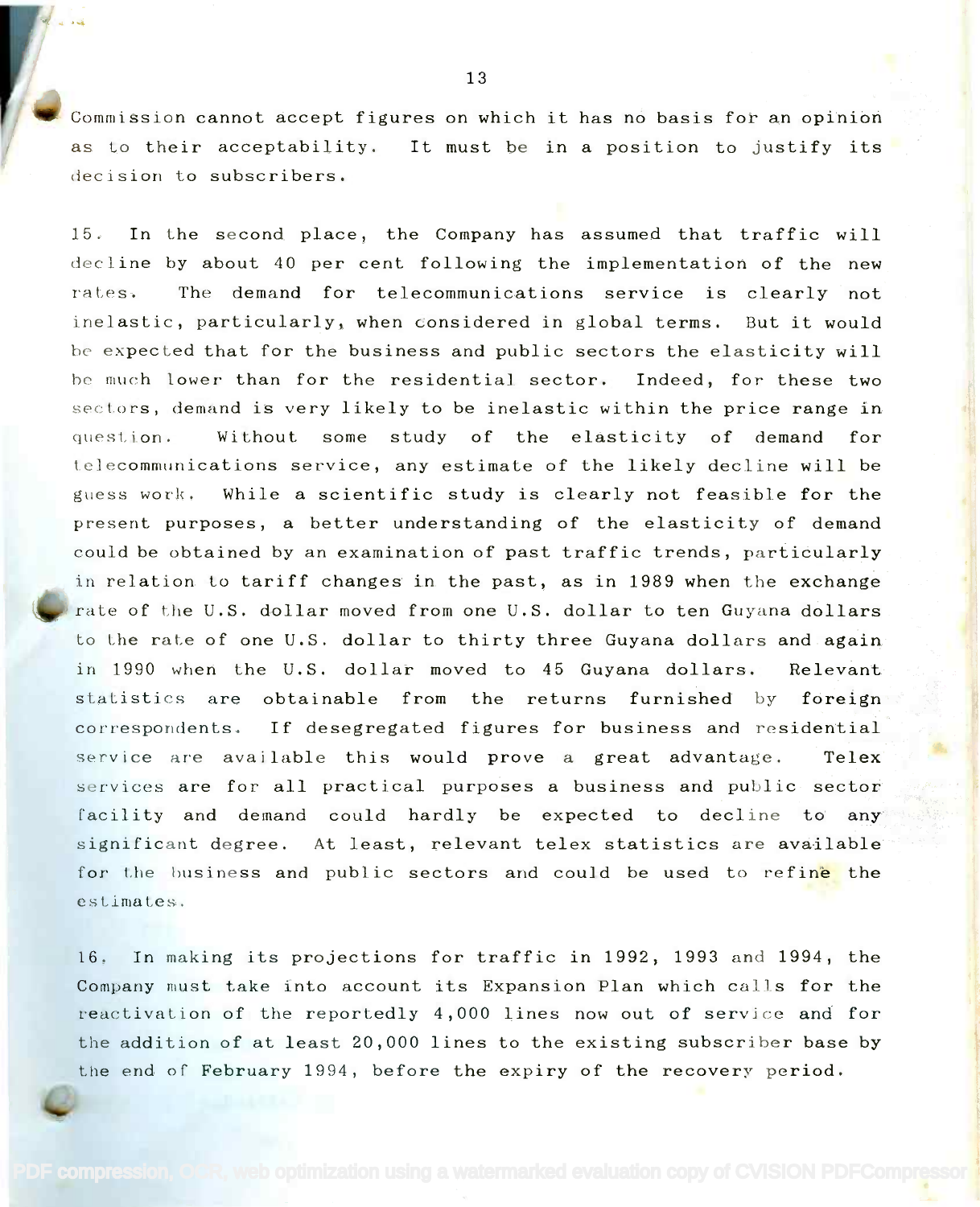All subscribers, old and new, will have to pay the surcharge. 17. All subscribers, old and new, will have to pay the surcharge. This means that the recovery will either be made at an accelerating pace This means that the recovery will either be made at an accelerating pace or the surcharge could be adjusted downwards over the period with the addition of new subscribers. These comm<mark>en</mark>ts are not intended to be exhaustive. The onus is on the Company to satisfy the Commission that its proposals are satisfactory. The Commission cannot act on the basis its proposals are satisfactory. The Commission cannot act on the basis of naked figures devoid of any explanation or justification of the the the underlying assumptions and methodology. The Commission therefore underlying assumptions and methodology. The Commission therefore regrets that it will not be able to approve a temporary rate increase over and above the new rates (the temporary surcharge)until such time as over and above the new rates (the temporary surcharge)until such time as the Company is able to provide it with a satisfactory basis for so doing. doing.

### ORDER

18. In consideration of the foregoing, the Commission orders as 18. In consideration of the foregoing, the Commission orders as follows: follows:

- (1) The collection charges for telephone calls to the countries listed in the Annex to this Order (Antigua, and the Britain, Canadaand the U.S.A.) shall be as set out in the Annex. Annex. The collection charges
- $(2)$ The collection charges The collection charges for all telephone calls to the  $\sim$ all other foreign destinations and for telex and telegram service to all foreign destinations shall remain service to all remain unchanged. unchanged.
- The implementation of a temporary increase in the new (3) The implementation of a temporary increase in the new rates for the recovery of the sum, determined in accordance with Section 46(1) of the Public Utilities accordance with Section 46(1) of the Public Utilities Commission Act, 1990 and in pursuance of Order No. 4 of Commission Act, 1990 and in pursuance of Order No.4 of the Order dated November 12, 1991 shall be deferred until such the Order dated November 12, 1991 shall be deferred until such time as proposals satisfactory to the Commission are submitted by the Company. submitted by the Company.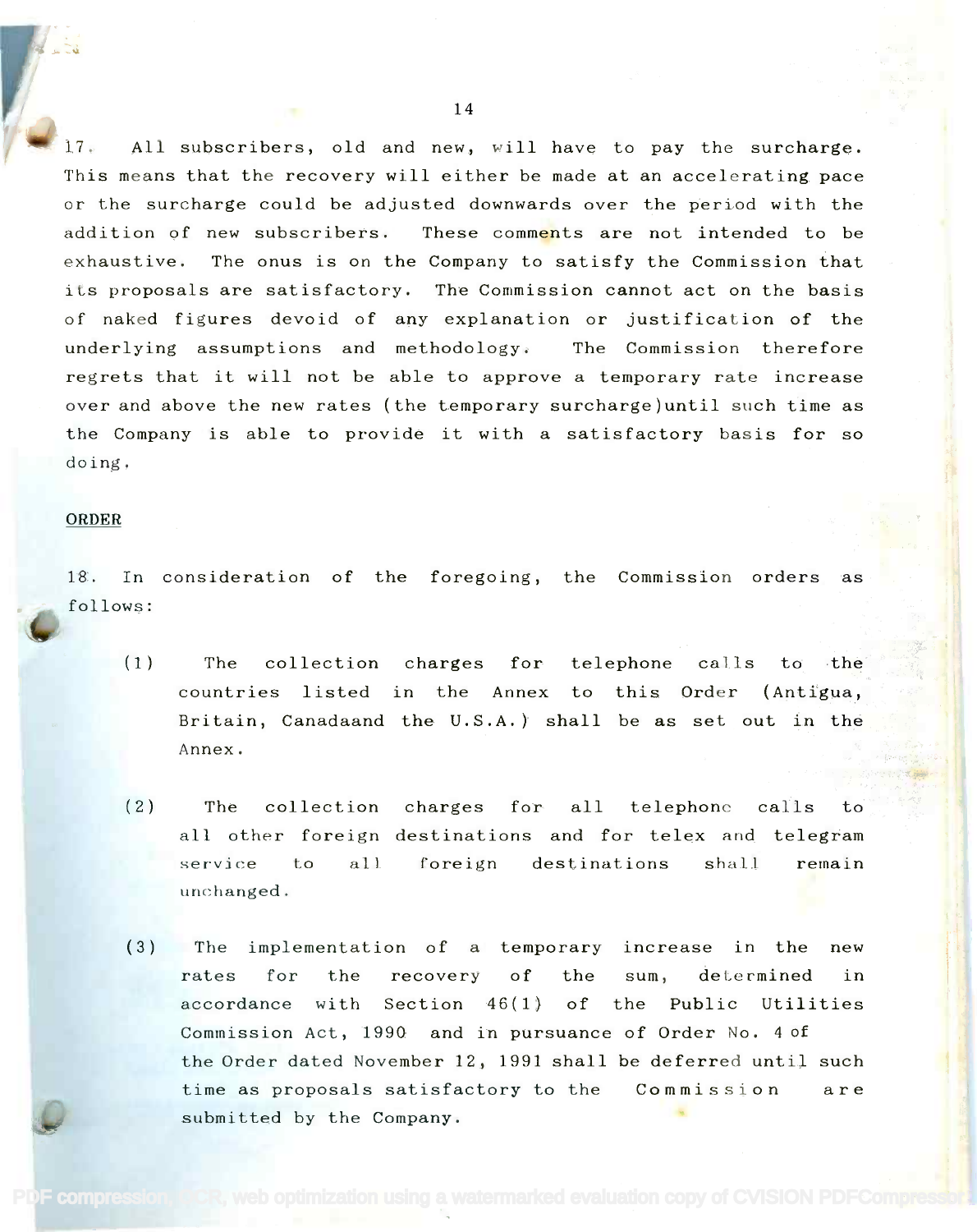- (4) In presenting its proposals for the recovery of revenues in accordance with Section 46(1) of the Public Utilities Commission Act, 1990, the Company shall set out as clearly as possib<mark>l</mark>e the methodology and underlying assumptions for arriving at the revenue deficiency and for its proposals for the temporary rate increases. increases. clearly as possible the for arriving at the revenue
- (5) The temporary rate increases, shall applied only to those rates in respect of which increases have been approved and shall be applied on an equal percentage basis. and shall be applied on an equal percentage basis.
- (6) After receipt of the Company's proposals for the recovery of the revenues, the Commission, after due consideration, and having made such adjustments as may be necessary, shall set the date from which the temporary necessary, shall set the date from which the temporary increase shall become effective. increase shall become effective.

Dated at Georgetown, Guyana, this 23rd day of December, 1991.

of the let ; \_)--1/*,J!/-£4'*

JOSÉPH A TYNDALL, A.A., C.C.H. - CHAIRMAN,

 $1, k.$  Scorye ;J,*/i, t;j~-er*

HUGH GEORGE HUGH' GEO®E

 $K\sqrt{8}$  + anounce

ERROL HANOMAN ERROL HANOMAN

 $\iota$   $\alpha$   $\kappa$ Milles  $\sqrt{}$ 

PUBLIC UTILITIES COMMISSION PUBLIC UTILITIES COMMISSION

 $\mathfrak{a}$ .

reprint

**Kenneth Naraine** Secretary  $\mathcal{S}$ [14.

- MEMBER

MEMBER

- MEMBER

I hereby certify that the foregoing is a true and correct copy of the Order made by I hereby certify that the foregoing is a true and correct copy of the Order made by the Public Utilities Commission on 23rd December, 1991. THES COMAN

 $\frac{1}{3}$  and  $\frac{1}{3}$  and  $\frac{1}{3}$  and  $\frac{1}{3}$  and the Seal of the Commission  $\frac{1}{3}$  is 14th day  $\frac{1}{3}$  anuary, 1992.

PDF compression, OCR, web optimization using a watermarked evaluation construction PDFCompressor